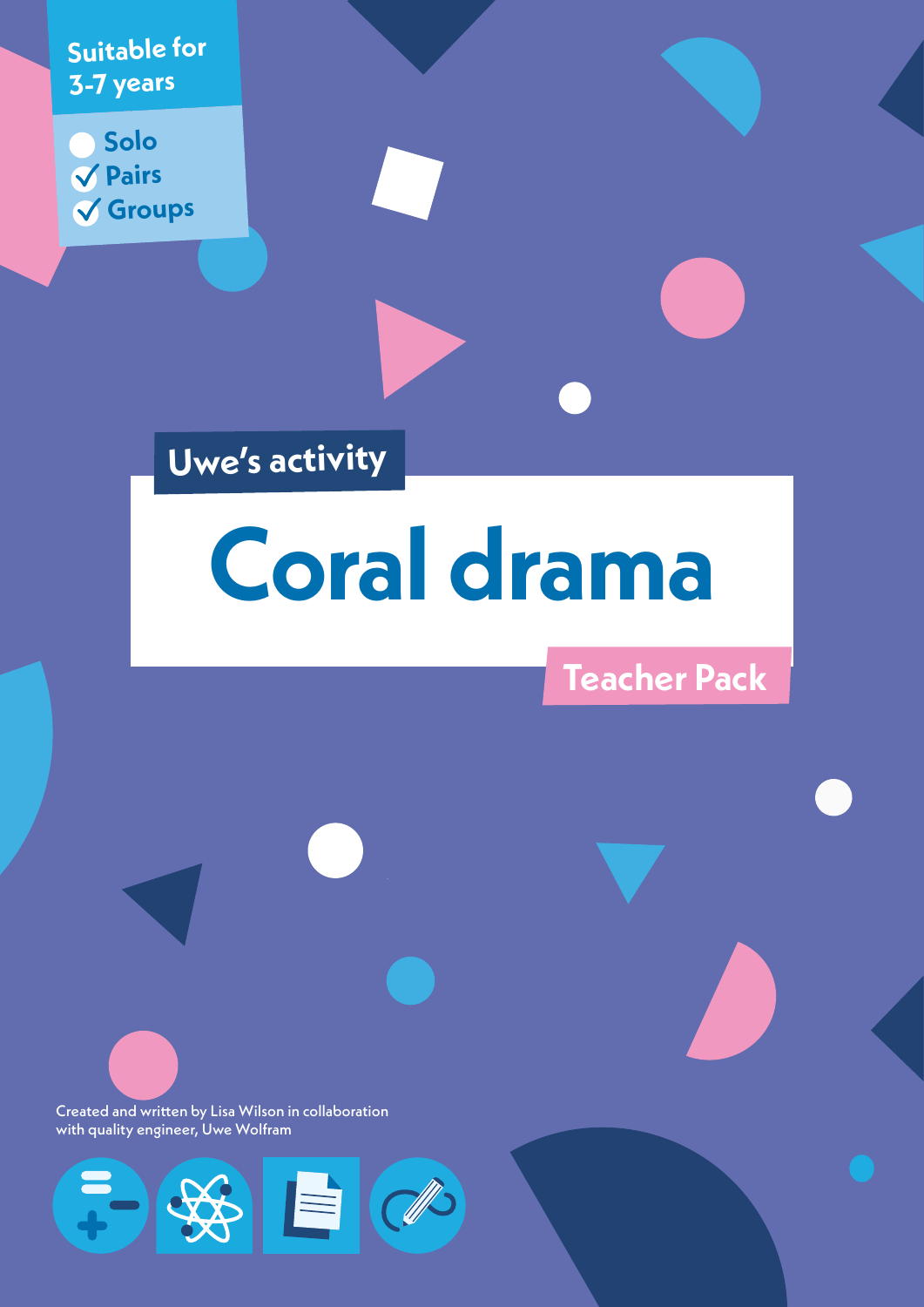# Uwe's activity **Coral drama Teachers Pack**





**This pack supports the workshop plan for a science and engineering-inspired drama workshop for 3-7 year olds called Life as a Coral.**

This workshop takes approximately one and a half hours to complete and requires a clear space for children to move around such as a gym hall.

Using drama exercises this workshop explores the topics of the coral reefs of Scotland, the scientists and engineers helping them and what they can do themselves to help the environment. By using story and drama as a format the children act out the information as they process it using imaginative play, movement and group-work.

Life as a Coral is part of a wider project called Let's Do Engineering through Heriot-Watt University and is designed to get young children to learn about the jobs that engineers play in our world. This workshop is based on research by Heriot-Watt researcher Dr. Uwe Wolfram and was created by theatre-maker and science communicator Lisa Wilson.



## **Key Messages**

Corals are animals that live in the sea and build reefs. Each Coral animal lives in a cup-like skeleton that it builds.

Reefs create biodiversity by making homes for fish and other sea life.

Scotland has coral reefs very deep down in the sea. These are cold-water corals.

ROV is a tool to help study reefs. ROV stands for Remotely Operated Vehicle and they are non-crewed submersibles piloted from the surface which can take lots of measurements and images.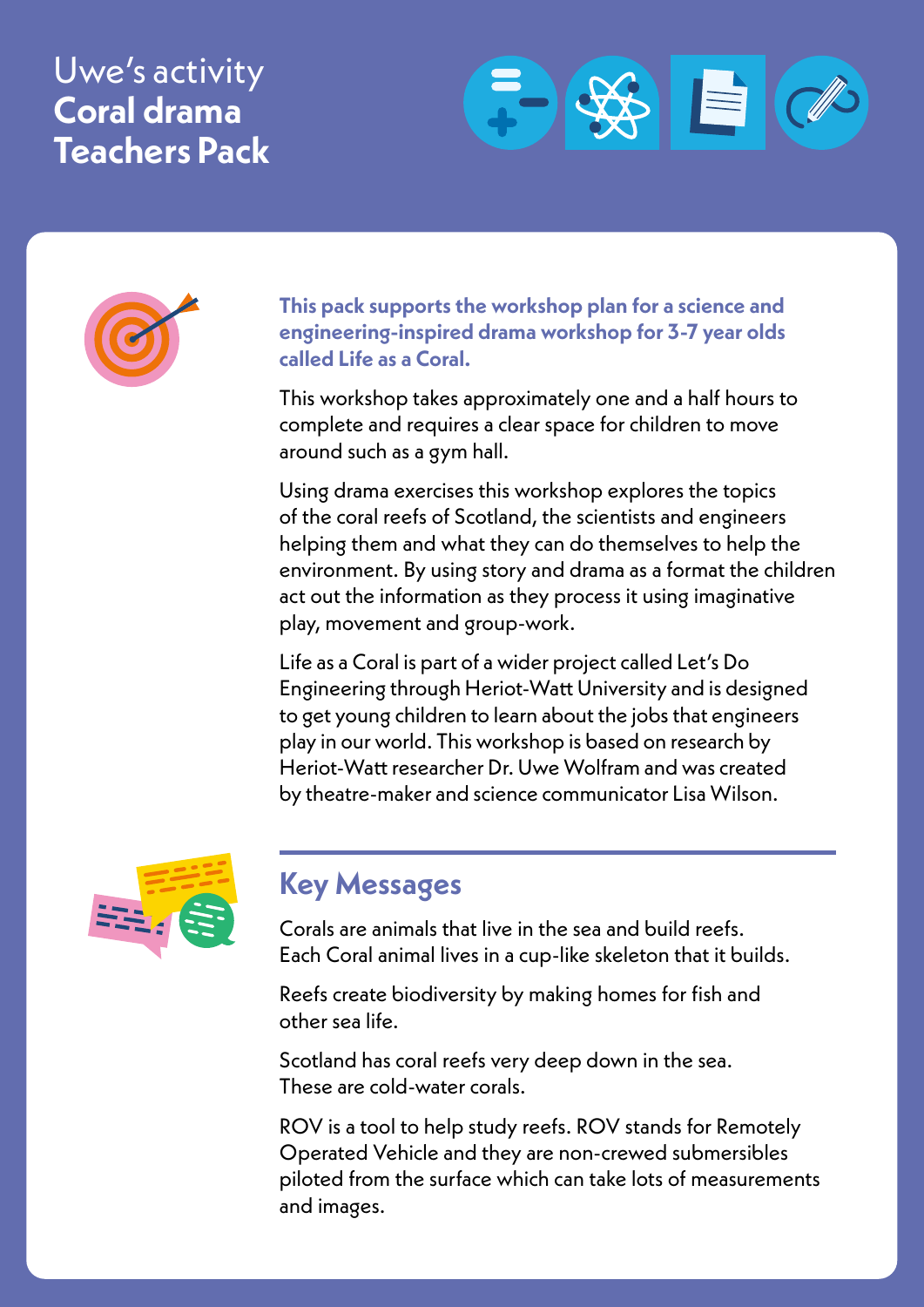A bioengineer is a scientist that helps animals or plants using engineering skills.

Some bioengineers are helping coral reefs.

Too much Carbon Dioxide (CO2) is bad for deep water corals. It dissolves older skeletons that new corals build upon. This destroys a safe habitat for many fish and other animals.

We can all do things to reduce our CO2 levels and help coral reefs in the process.



#### **Activities:**

**Imagination warm-up –** getting used to moving our bodies, thinking about the sea and listening to instructions. Whole class working as individuals to respond to instructions.

**A day in the life of coral –** acting as a coral animal through imaginative play/narration

**Protect the polyp! –** Working in pairs to learn about coral skeletons

**Exploring the sea –** using imaginative play to swap between being part of a coral reef and an ROV submersible (class split into two halves)[A tablet or camera is useful but not essential]

**Who is helping the corals? –** Find out what a bioengineer is and what they do to help. A whole-class greeting game with fun actions.

**Solving CO2 –** in small groups children are given suggestions on activities they can do to reduce their CO2 and help the coral reefs. They will make a tableau (frozen image) to show these activities.

**Coral Reef quiz –** a science recap where children fill in the missing words by calling out or putting up their hands.



## **Supporting Science:**

Coral reefs are made up of tiny animals called coral polyps. Corals are related to jellyfish and look like jellyfish turned on their backs.

> **Coral drama** Teacher Pack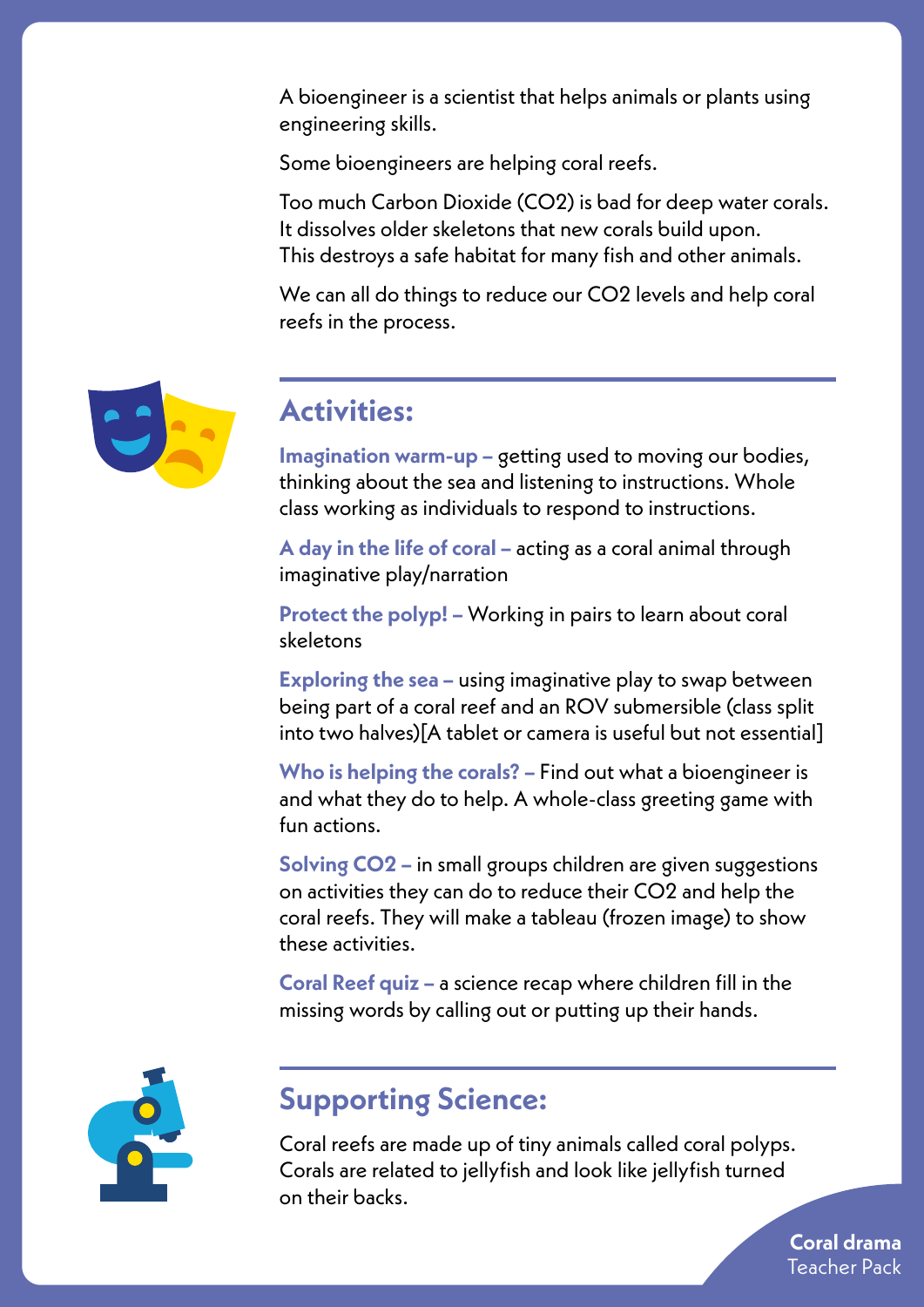Each coral polyp (individual coral animal) builds a skeleton around itself that looks like a cup. This skeleton protects the coral animal and it allows it to extend its tentacles out to catch passing food. Corals stay in their cups their entire lives and it is the currents which allow small food to pass by the corals, bringing in a source of food.

Scotland has coral reefs, though these are different from tropical reefs which are near the surface of the ocean. Scotland's reefs are in cold, deep water. The main risks to deep water corals is a process called ocean acidification which occurs when there is too much carbon dioxide in the atmosphere and some gets absorbed by the ocean. This increase in CO2 changes the chemical composition of the water and makes it more acidic.

Reefs are built from thousands or even millions of coral animals building their skeletons on top of old disused skeletons. These reefs are home to many kinds of plants and animals and are vital for the health of our seas. Ocean Acidification makes holes appear in these disused skeletons and they start to dissolve. This is like the foundations of house dissolving while you are living there. This is a threat to the living coral but also all the other animals and plants that live around the reef.

This project was made in association with bioengineers who look at ways to help coral reefs. A bioengineer is someone who uses engineering skills (problem solving) as well as biology skills (learning about animals and plants) to learn about and help living organisms. Bioengineers working on corals use skills like X-raying corals in different environments to see what impact the environment has on their skeletons. They use measurements, problem solving and working with other types of scientists to help the coral reefs. The best way for scientists and engineers to solve problems is to share information and work together.

One of the tools scientists and engineers use to get more information about coral reefs is an ROV. An ROV is a Remote Operated Vehicle – which is a submersible which is piloted from the surface rather than by a person inside. An ROV can have a range of tools to help it collect information including sensors created for specific tasks. ROVs have still and video cameras and can take samples of water and animals as well as a range of other tools depending on their mission.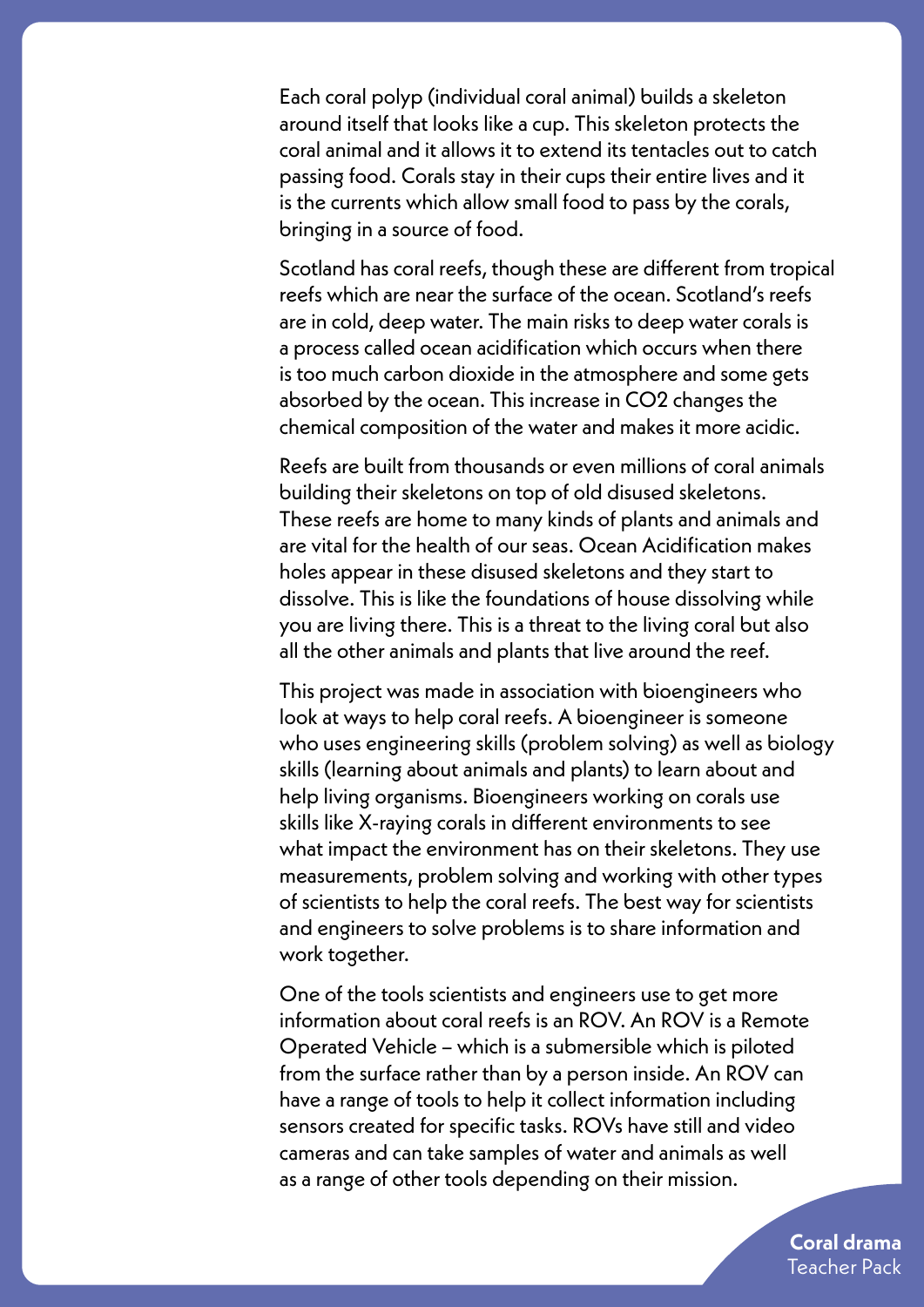It is important that we all reduce the amount of CO2 we create as individuals to help save our environment including deep cold-water corals. Some of the ways we can do that are; by walking, cycling or using public transport rather than cars, saying no to single-use plastics and micro plastics including glitter which end up in our oceans, recycling our waste, using reusable versions of things like straws and water bottles, fixing or using what we already have rather than buying new, turning off lights and any electronic equipment while not in use, eating meat less frequently, trying to find biodegradable products such as washing up liquid and packaging. The choices we make can have a huge impact on the world around us, and we can help each other to remember to choose ways to help the environment.

#### **Experiences and Outcomes**

- **→** I use drama to explore real and imaginary situations, helping me to understand my world. EXA 0-1 4a
- **→** I have the freedom to choose and explore how I can use my voice, movement, and expression in role play and drama. EXA 0-12a
- **→** Inspired by a range of stimuli, I can express and communicate my ideas, thoughts and feelings through drama. EXA 0-1 3a / EXA 1-13a
- **→** I can talk about science stories to develop my understanding of science and the world around me. SCN 0-20a
- **→** I can describe some of the kinds of work that people do and I am finding out about the wider world of work. HWB 0-20a / HWB 1-20a
- **→** I am learning to move my body well, exploring how to manage and control it and finding out how to use and share space. HWB 0-2 1a
- **→** I am discovering ways that I can link actions and skills to create movement patterns and sequences. This has motivated me to practise and improve my skills to develop control and flow. HWB 1-2 1

**Coral drama** Teacher Pack